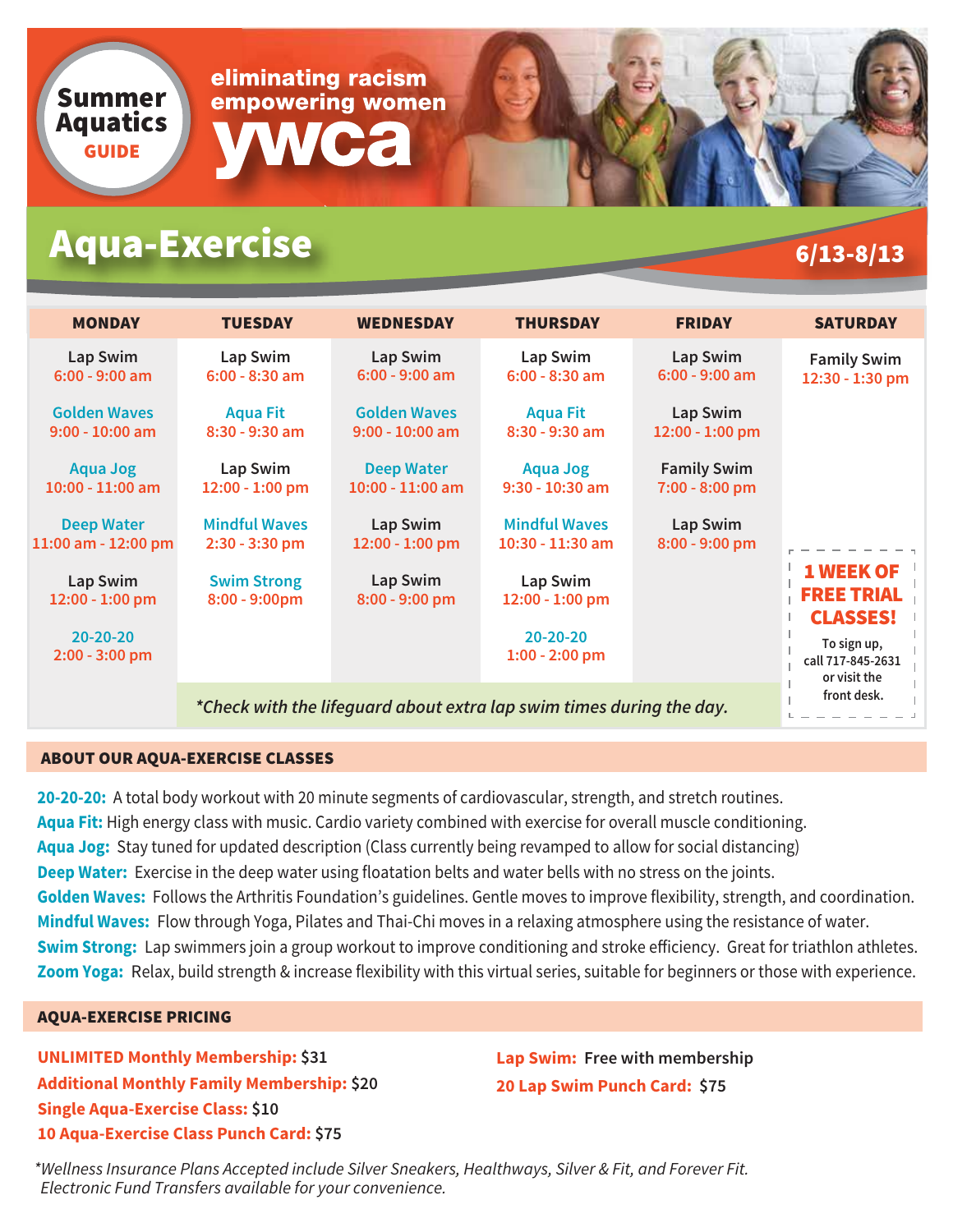AMERICAN RED CROSS CERTIFIED INSTRUCTORS

|                                                                                                                                                                                                                                                                                                              |          |                                                                             |                                         |               | Register online at www.ywcayork.org |                       |  |  |  |  |
|--------------------------------------------------------------------------------------------------------------------------------------------------------------------------------------------------------------------------------------------------------------------------------------------------------------|----------|-----------------------------------------------------------------------------|-----------------------------------------|---------------|-------------------------------------|-----------------------|--|--|--|--|
| <b>GROUP CLASSES</b>                                                                                                                                                                                                                                                                                         | MON.     | TUES.                                                                       | WED.                                    | <b>THURS.</b> | FRI.                                | SAT.                  |  |  |  |  |
| <b>Parent &amp; Tot</b>                                                                                                                                                                                                                                                                                      | 11:00 am |                                                                             |                                         |               | $10:00$ am<br>6:30 pm               | $9:00$ am             |  |  |  |  |
| <b>3 Year Old Classes</b>                                                                                                                                                                                                                                                                                    |          | 9:30 am 5:30 pm<br>10:00 am 6:00 pm<br>11:00 am 6:30 pm<br>11:30 am 7:00 pm | 11:00 am<br>11:30 am                    |               | 10:30 am                            |                       |  |  |  |  |
| Level 1: Intro to Water Skills* (4 and up)                                                                                                                                                                                                                                                                   |          | $9:30$ am<br>$1:00$ pm<br>5:00 pm<br>6:00 pm                                | 5:30 pm                                 |               | 5:30 pm                             | $9:30$ am<br>10:00 am |  |  |  |  |
| <b>Level 2: Fundamental Aquatic Skills</b>                                                                                                                                                                                                                                                                   |          | 10:00 am<br>$1:00$ pm<br>5:30 pm                                            | 6:00 pm                                 |               | 6:00 pm                             | 10:30 am              |  |  |  |  |
| <b>Level 2 1/2</b> (Instructor approval required)                                                                                                                                                                                                                                                            |          | $10:30$ am<br>1:30 pm<br>6:30 pm                                            | $5:00 \text{ pm}$<br>6:00 pm<br>6:30 pm |               |                                     | $11:00$ am            |  |  |  |  |
| <b>Level 3: Stroke Development</b>                                                                                                                                                                                                                                                                           |          | $10:30$ am<br>$1:30$ pm<br>6:30 pm                                          | 5:30 pm<br>6:30 pm                      |               |                                     | $11:30$ am            |  |  |  |  |
| <b>Level 4: Stroke Improvement</b>                                                                                                                                                                                                                                                                           |          | $11:00$ am<br>7:00 pm                                                       | 7:00 pm                                 |               | 5:00 pm                             |                       |  |  |  |  |
| <b>Level 5: Stroke Refinement</b>                                                                                                                                                                                                                                                                            |          | $11:30$ am<br>7:30 pm                                                       | 7:00 pm                                 |               |                                     | 12:00 pm              |  |  |  |  |
| <b>Level 6: Swimming &amp; Skill Proficiency</b>                                                                                                                                                                                                                                                             |          | 11:30 am<br>7:30 pm                                                         |                                         |               |                                     |                       |  |  |  |  |
| <b>Adult Swim Lessons: Beginner</b>                                                                                                                                                                                                                                                                          |          | $2:00$ pm                                                                   | 7:30 pm                                 |               |                                     |                       |  |  |  |  |
| <b>Adult Swim Lessons: Intermediate</b>                                                                                                                                                                                                                                                                      |          |                                                                             | 7:30 pm                                 | 11:30 am      |                                     |                       |  |  |  |  |
| <b>Beginner Synchronized Swim Class</b>                                                                                                                                                                                                                                                                      |          |                                                                             |                                         |               | $9:00$ am                           |                       |  |  |  |  |
| <b>LEARN TO SWIM PRICING</b>                                                                                                                                                                                                                                                                                 |          |                                                                             |                                         |               |                                     |                       |  |  |  |  |
| All classes are semi-private (4 students per instructor): \$129.00/9 weeks (Make up lessons held week of August 15)<br>To find additional swim times, or learn more about our new safety and sanitation guidelines, check our website<br>at www.ywcayork.org or e-mail Kathy Warner at kwarner@ywcayork.org. |          |                                                                             |                                         |               |                                     |                       |  |  |  |  |
|                                                                                                                                                                                                                                                                                                              |          |                                                                             |                                         |               |                                     |                       |  |  |  |  |
| <b>MISSED CLASS POLICY</b>                                                                                                                                                                                                                                                                                   |          |                                                                             |                                         |               |                                     |                       |  |  |  |  |
| - We offer 1 extra week at the end of the term for a make-up class.<br>- If you miss more than 1 class we do not offer extra make up lessons, credits or refunds.                                                                                                                                            |          |                                                                             |                                         |               |                                     |                       |  |  |  |  |
|                                                                                                                                                                                                                                                                                                              |          |                                                                             |                                         |               |                                     |                       |  |  |  |  |
| <b>JOIN A CLASS TODAY!</b> www.ywcayork.org                                                                                                                                                                                                                                                                  |          |                                                                             |                                         |               |                                     |                       |  |  |  |  |

#### LEARN TO SWIM PRICING

**USA** 

**SPLASH** 

#### MISSED CLASS POLICY

**320 E. Market Street, York** *\*Free parking nearby* **E. Market Street, York** *\*Free parking nearby @ywcayork* JOIN A CLASS TODAY! *www.ywcayork.org*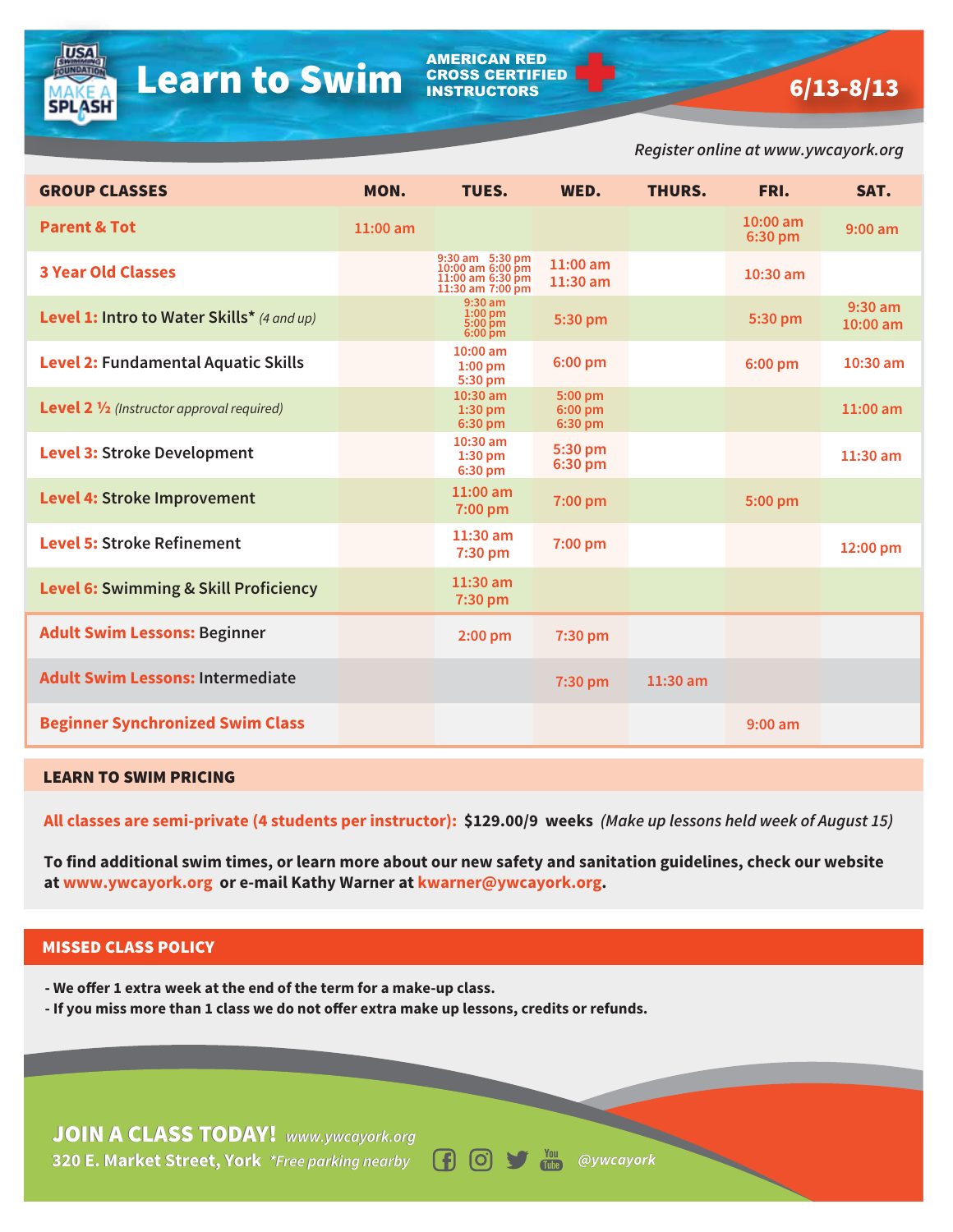FOR FAMILY SWIMS AND LAP SWIMMERS

# *Please check the current program guide for Lap Swim and Family Swim times.*

#### **FAMILY SWIM:**

- Everyone must purchase a punch card before arriving to swim.
- Punch cards are not available to purchase from the lifeguard.
- You may purchase a punch card at the YWCA front desk Mon-Thurs 7am-6pm.
- Punch cards will expire 2 years from date of purchase.
- No refunds or new card for lost or damaged cards.
- Family Swim punch card fee \$10/5 visits.
- You may purchase 1 card for your family to share. The lifeguard will punch once for each swimmer attending. **POOL INFORMATION**<br> **PRODUMATIVE SYNUMS AND LAP SYNUMMERS**<br> **PROMILY SWIMS**<br> **PROMIC TOWER TO THE TO CONSTRANT CONSTRANT CONSTRANT CONSTRANT CONSTRANT CONSTRANT CONSTRANT CONSTRANT CONSTRANT CONSTRANT CONSTRANT CONSTRANT C** 
	- All children under 18 must be accompanied by an adult over 18.
	- Adult must get in the pool and supervise children.
	- Maximum number of swimmers at each family swim is 35. Once we have 35 swimmers, no more are admitted.
	- Please adhere to all pool safety rules posted on the pool wall.

### *Equipment available for family swims:*

- Water noodles in the shallow end only.
- Diving rings and toys that are kept in closet.
- Please ask the lifeguard for assistance retrieving these items.

### *Equipment not available for family swims:*

- Flippers, black kick boards, deep water belts or barbells.
- Sliding board and Blue mat will not be used during family swim.
- These items are used for swim lessons only.

### *What to expect when you arrive:*

- Swimmers enter the building through the back door.
- Enter code (emailed prior to first class.)
- Come dressed for swimming.
- Lifeguard will punch your card.
- After swimming, exit through gender-appropriate locker room. Women & girls on  $1^{st}$  floor; men & boys on  $2^{nd}$  floor.
- Remember to bring your pre-purchased punch card. No punch cards will be for sale at the door.
- After swimming, exit through the appropriate locker room and out the back doors.



### **LAP SWIMMING**

- Lap swimming is included in your Fitness membership and Insurance membership.
- Lap swim punch card fee \$75/20 punches.
- Lap swimming is typically for adults. Youth may swim laps but may not play in the pool.

#### *Equipment available for Lap swimmers:*

- Flippers, black kick boards, pull float, swim noodles, deep water belts, barbells.
- Please ask lifeguard for assistance.

*Contact Kathy Warner, Aquatic Director, if you have any questions at 717-434-1767 or kwarner@ywcayork.org.*